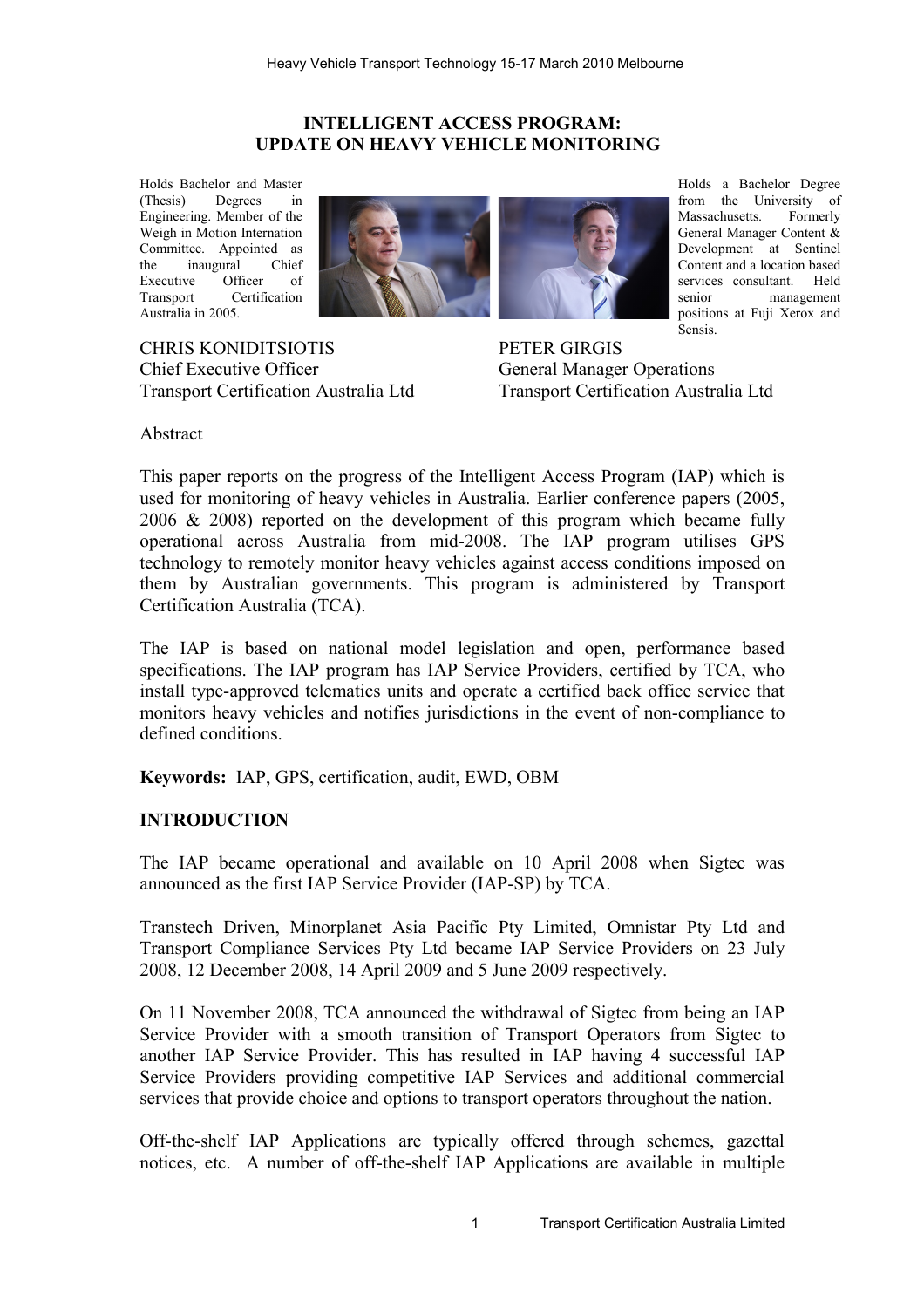states and the number has steadily increased with the increase in understanding and the commercial benefits being offered through participation in IAP.

IAP initial enrolment figures were released in September, 2009. These figures indicated 1,785 vehicles representing nearly 300 transport operators were registered as of August 2009. There has been steady industry uptake of IAP which continues to see growth in enrolments in existing and new IAP Applications.

# **CURRENT APPLICATIONS**

IAP is a compliance tool which allows authorities to use within their own policy setting, giving them the flexibility to incorporate IAP as they see fit. The strength of IAP is seen with the variety of IAP Applications being deployed across the nation.

New South Wales, Queensland and Victoria currently have IAP Applications which have been embraced by industry. South Australia has recently enacted IAP Legislation and IAP will provide a way to obtain improved access arrangements leading to productivity improvements. From 1 July 2010, transport operators will be able to enroll in a voluntary Higher Mass Limits (HML) scheme. South Australia will continue to provide HML access for operators not enrolled in IAP however extension to the existing HML network or removal of the requirement for route compliance documentation to be carried will require enrolment in an appropriate IAP HML scheme. Further schemes will be developed in consultation with the transport industry.

In 2006, prior to the commercial availability of the Intelligent Access Program (IAP), the Roads and Traffic Authority of NSW offered transport operators the opportunity to operate their vehicles at Higher Mass Limit (HML) on certain routes, with IAP preenrolment as a pre-requisite. The initial pre-enrolment period was available between July 2006 and May 2008 for transport operators to register their interest and to benefit from the transitional arrangements that ended on 30 June 2009. Pre enrolled operators were able to retain the transitional HML access entitlements until full enrolment to IAP was made mandatory from 1 July 2009.

The IAP introduces a new way of managing heavy vehicle access and compliance, providing transport operators with the opportunity to obtain improved access arrangements, while providing the community with greater assurances that the right trucks operate on the right roads. The RTA is automatically notified of specific vehicle non-compliances. Thus the availability of the IAP gives the RTA greater confidence in opening up access in NSW for Higher Productivity Vehicles.

As part of the NSW Road Train Modernisation Program, and with the availability of the IAP, B-Triple and AB-Triple combinations up to 36.5 metres in length can now operate in the western region of New South Wales. These new combinations have been introduced in Western NSW to provide a modern, safer, more productive option for freight transport. These vehicle combinations provide a number of benefits, including:

increased payload capacities in comparison to existing Road Train combinations;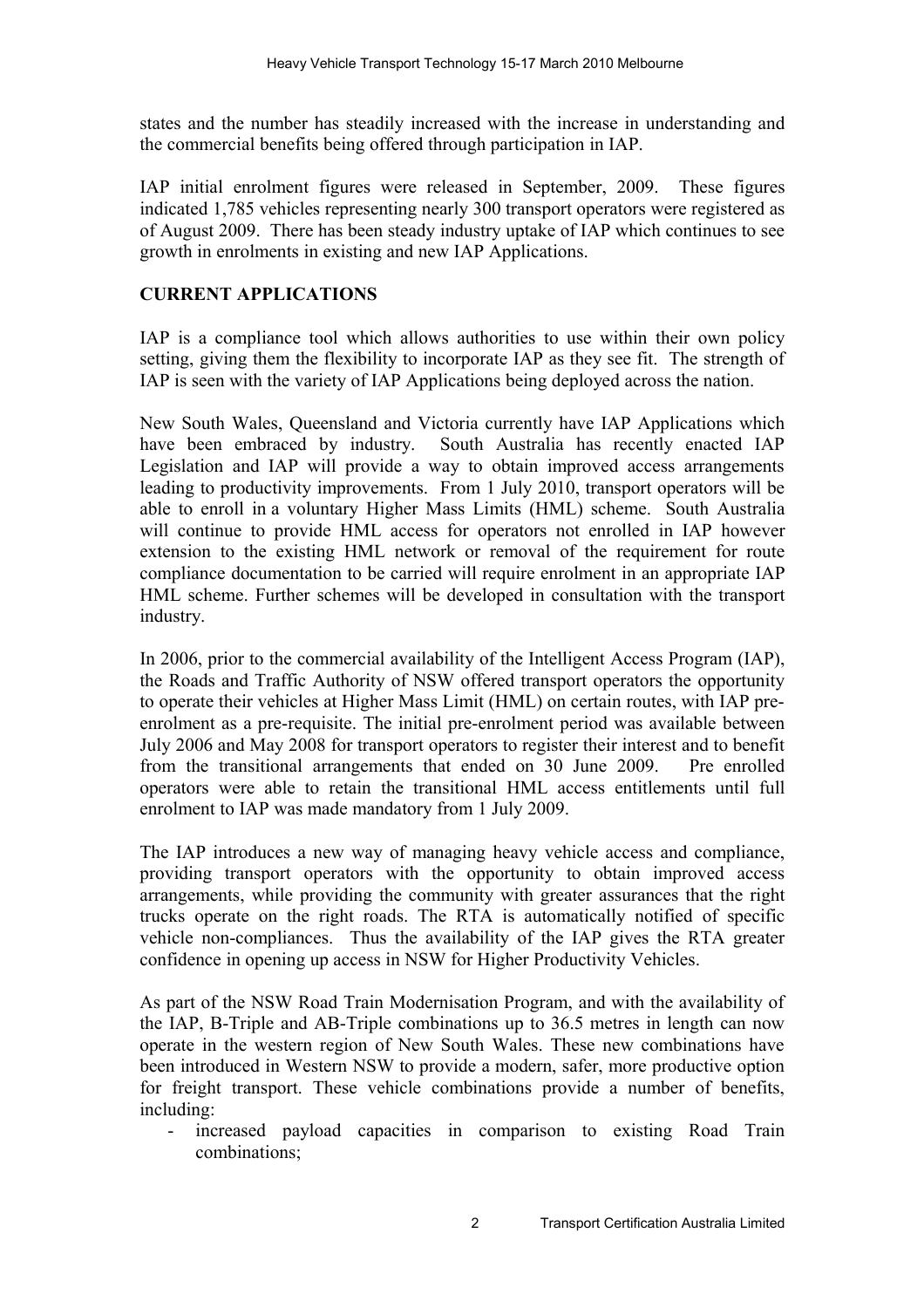- significantly greater deck space for livestock carriers and general freight carriers (B-Triples);
- the ability to transport increased payloads of higher density loads such as minerals and grains (AB-Triples).

A range of industry vehicles are currently operating with the IAP in NSW and discussions continue with interested operators, including the crane industry.

In NSW and for today's modern trucking industry, the IAP offers a great opportunity to utilise professional and accountable compliance management tools.

The IAP commenced in Victoria in November 2008. The use of IAP as a condition of access is being used by Vicroads to mitigate risks to safety or road infrastructure. As a result, IAP Applications in Victoria include nominated mobile cranes, nominated concrete pump trucks, High Productivity Freight Vehicles (HPFVs) which are participating in the "Green Triangle" trial recently announced under the Victoria Freight Network Strategy Freight Futures and nominated Performance Based Standard (PBS) Vehicles.

In Victoria, some operators of heavy mobile cranes and large freight carrying vehicles have previously been required to install GPS monitoring devices to prove access compliance. Certainly IAP is an enhancement of this requirement, providing a standard system for operators to demonstrate compliance with access requirements.

Since 1 July 2009 in Queensland, operators wishing to operate at Higher Mass Limits (HML) on the Queensland HML network are required to be enrolled in IAP. As of January 2010 there are 500 vehicles enrolled in IAP for HML in Queensland. In mid 2010 IAP will also become a requirement for specified Performance Based Standards (PBS) vehicles. The application of IAP to HML and specified PBS vehicles enables a balance between achieving greater freight efficiencies for operators and maximising the productive use of road infrastructure without compromising vulnerable road assets or road safety. Policies to apply IAP to Special Purpose Vehicles including specified large cranes and concrete pump trucks are currently being developed.

# **EXPERIENCE AND LEARNINGS**

There are a number of areas covered in this section which include the following:

- Approach used for the IAP Functional and Technical Specification and realised benefits;
- Ongoing maintenance of the IAP Functional and Technical Specification;
- Back Office infrastructure;
- IAP Service Provider System Evolution; and
- Benefits of IAP to transport operators.

## **Approach used for the IAP Functional and Technical Specification and realised benefits**

The IAP Functional and Technical Specification was developed using the philosophy of focussing on required outcomes without being overly prescriptive or solution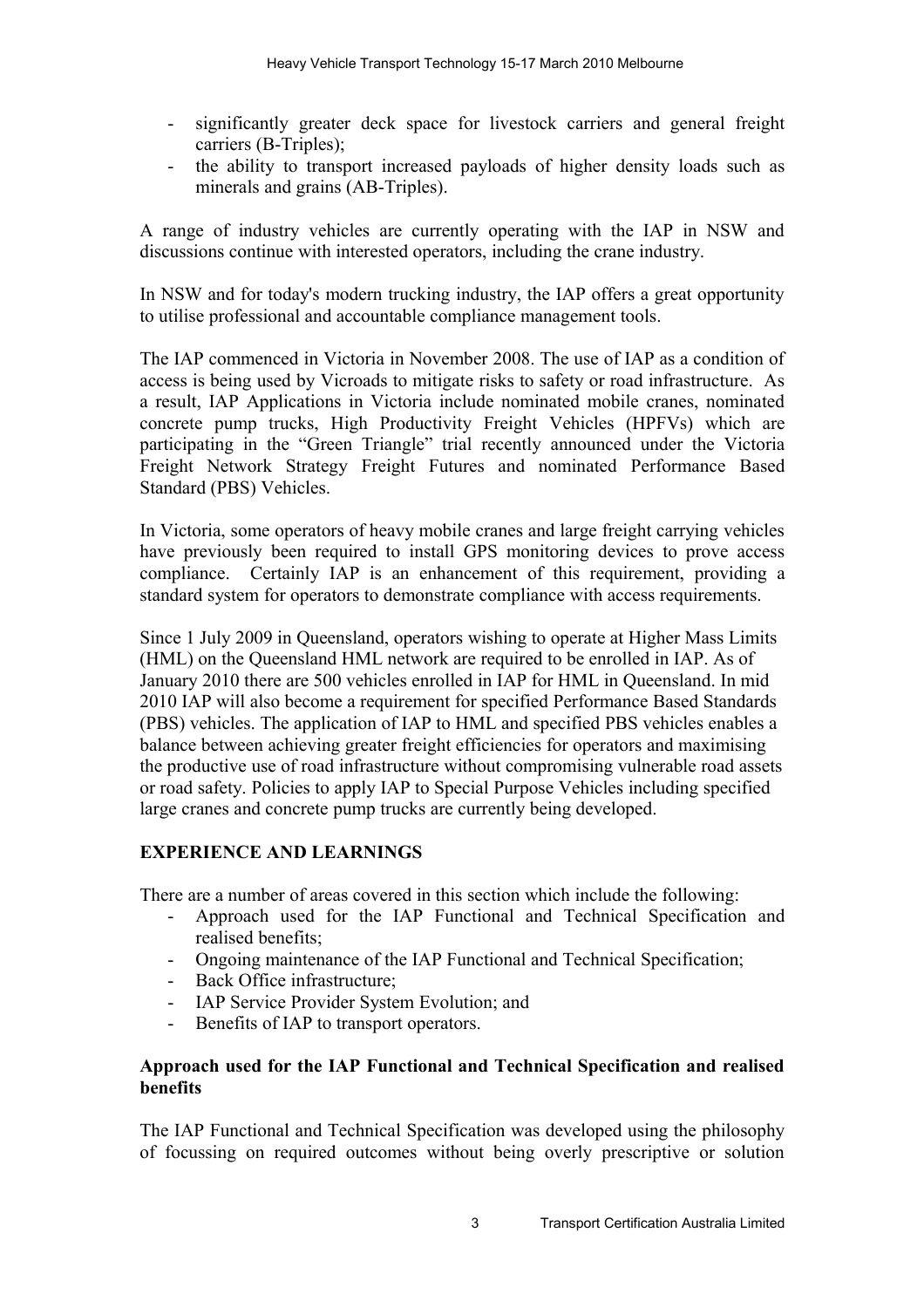oriented. By following this approach, each IAP Service Provider has been able to meet the requirements of the IAP using varying approaches.

By allowing an IAP Service Provider to consider how they might deliver a required outcome, they have been able to provide a variety of solutions which in turn allows a transport operator to select an IAP Service Provider that best meets its business requirements.

Another benefit of the approach used for IAP is that IAP Service Providers can maintain their own solutions in an evolving and advancing technology environment but still be able to meet the requirements of the IAP Functional and Technical Specification. This benefit ensures transport operators can implement an IAP solution today which may evolve without having to continuously monitor the solution for compatibility as this is done by TCA in the role of certification, auditing and ongoing management of the IAP.

## **Ongoing maintenance of the IAP Functional and Technical Specification**

The IAP Functional and Technical Specification received 3 addendums since release, and there are currently 2 further draft addendums in place. The structure allows for modular and ongoing enhancements which, due to the outcome based approach, ensures the IAP Functional and Technical Specification is maintained and addendums can be implemented in a complex, many-to-many environment. Our experience has led to efficient and effective updates to ensure the currency of the IAP Functional and Technical Specification is maintained in a high technology environment and a changing regulatory environment.

It is through the robustness of the IAP and the lessons learned that the IAP Functional and Technical Specification has been enhanced. This maintenance has been driven by the interaction and integration of the operational environment responsible for delivering IAP and the development services environment which is responsible for maintenance of the IAP Functional and Technical Specifications and future applications.

### **Back Office infrastructure**

Through the operational management of IAP and experience working with IAP Service Providers and transport operators, the strength of IAP lies in its ability to accommodate non-IAP applications and non-IAP requirements by transport operators. One such requirement has been the need for an IAP Service Provider to integrate data from a vehicle into the back office of the transport operator without the need for a transport operator to make major changes to their existing systems. This has been made possible through the design of IAP to not only allow but in fact proactively consider and accommodate non-IAP Applications.

# **IAP Service Provider System Evolution**

An IAP Service Provider may propose changes to their IAP system which TCA reviews and then performs the task of re-certifying the IAP Service Provider which allows them to incorporate those proposed changes into their IAP system.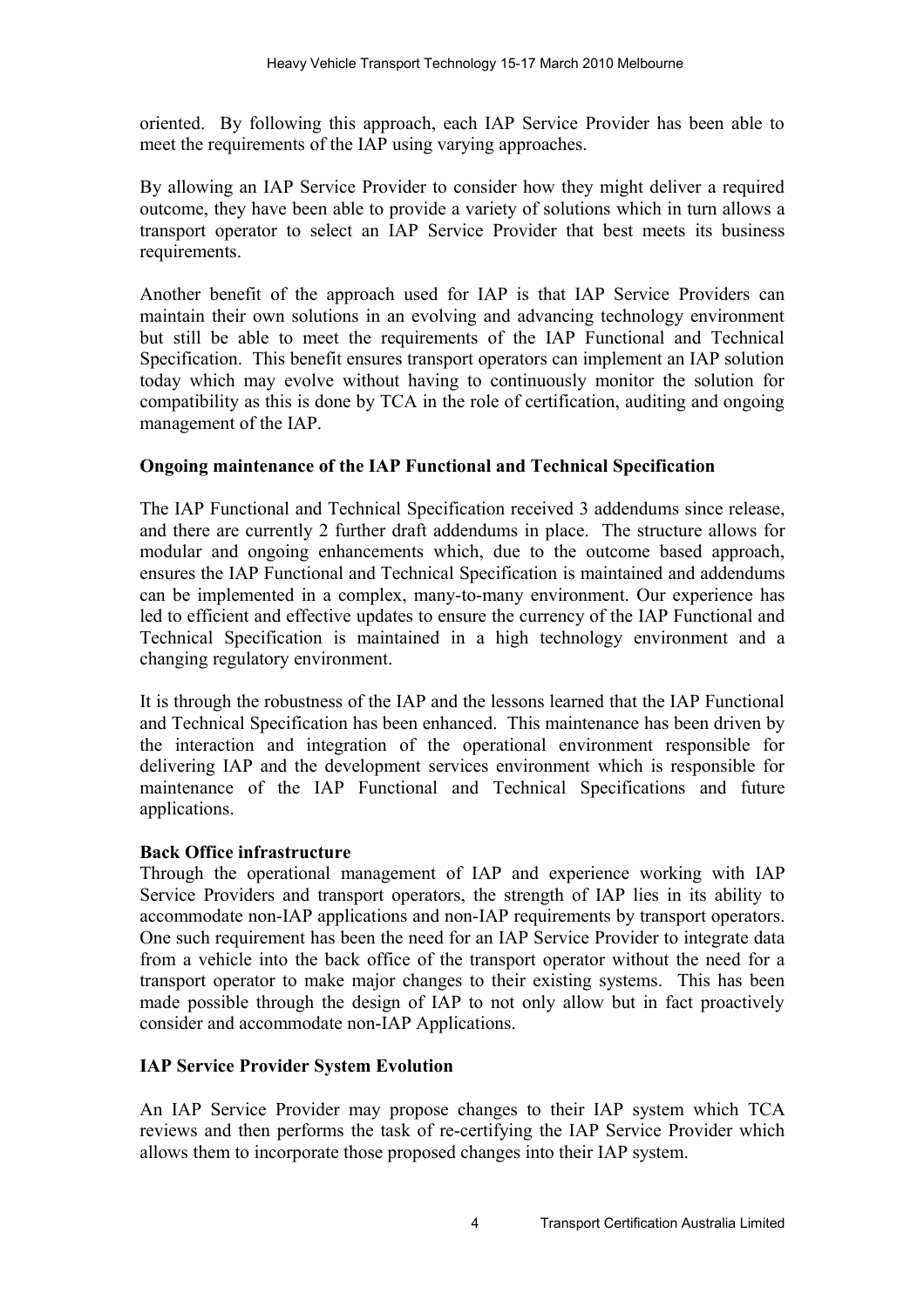Proposed changes may address some of the following:

- Non-compliances;
- Non-IAP related (commercial) enhancements; or
- IAP Service Provider initiated improvements to the system.

TCA performs the task of re-certifying an IAP Service Provider. As a result of this process, IAP systems have continued to evolve as new technologies, business processes and other factors influence the growth of IAP. The evolution of the IAP Service Provider is not limited simply to technology. The operational management has indicated that as IAP has grown, the IAP Service Provider has continued to evolve their business processes, procedures, sales strategies and other activities in order to remain competitive and deliver the customer service levels expected from transport operators.

### **Benefits of IAP to transport operators**

TCA has conducted a series of consultations and discussions with transport operators since the commencement of IAP. From this, a number of case studies have been released which outline the benefits transport operators have identified from their participation in IAP.

While the IAP Applications detail the use and objective of IAP from a jurisdiction's perspective, it is important to note the benefits for the transport operator and how IAP has assisted them in their competitive, commercial business environment.

Some benefits identified by transport operators include:

- Assisting in speed and fatigue management through the use of IAP integrated with a non-IAP back office environment.
- Reduced environmental footprint per tonne/kilometre.
- Significant reductions in truck trips resulting in reduced operational costs for the transport operator (through reduced fuel consumption for example).
- Increased productivity through reduced container truck movements.
- Increased access for truck types to road networks not previously allowed resulting in greater transport loads and hence improved productivity, efficiency and cost reductions.
- Reduced noise levels and improved greenhouse gas emissions levels.
- Improved customer service resulting in better customer retention.
- Improved safety.

It has been evident from the industry support that the use of IAP as a compliance tool by jurisdictions, offering greater levels of confidence in transport operators, is delivering significant financial and non-financial benefits to participating transport operators. The fact that participation in IAP is a commercial decision for a transport operator also has ensured that IAP is delivering the benefits.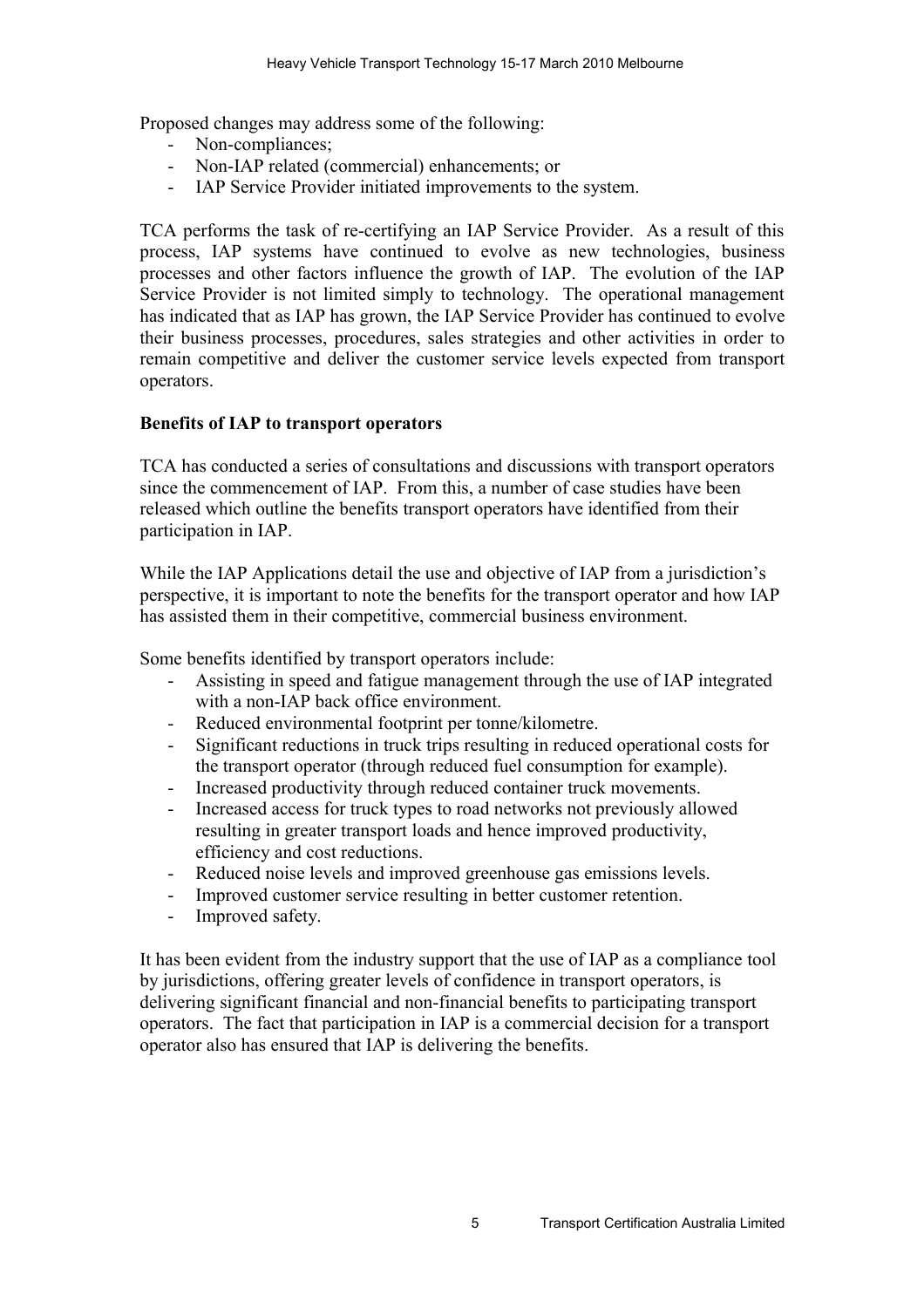# **THE IAP BUSINESS MODEL AND ARCHITECTURE**

## **General**

The IAP operation involves four key stakeholders: Transport Certification Australia Limited (TCA), Jurisdictions, IAP Service Providers (IAP-SPs) and transport operators.

[Figure 1](#page-5-0) shows the participants in the IAP operating model along with their broad interactions.



<span id="page-5-0"></span>**Figure 1: The IAP Business Model**

A TO may negotiate with and apply to the relevant Jurisdiction to participate in an IAP Application developed and made available by that Jurisdiction, or propose a unique IAP Application that suits their particular business needs.

Details of the TO s application to join the IAP are contained in an Intelligent Access Condition (IAC). An In-Vehicle Unit (IVU) is installed in the vehicle to monitor and store GNSS and vehicle data which provides the Jurisdiction with a compliance tool for monitoring heavy vehicle access. The IVU is supplied by an IAP-SP which is engaged by the TO. The role that TCA plays is in ensuring that IAP-SPs are certified and audited.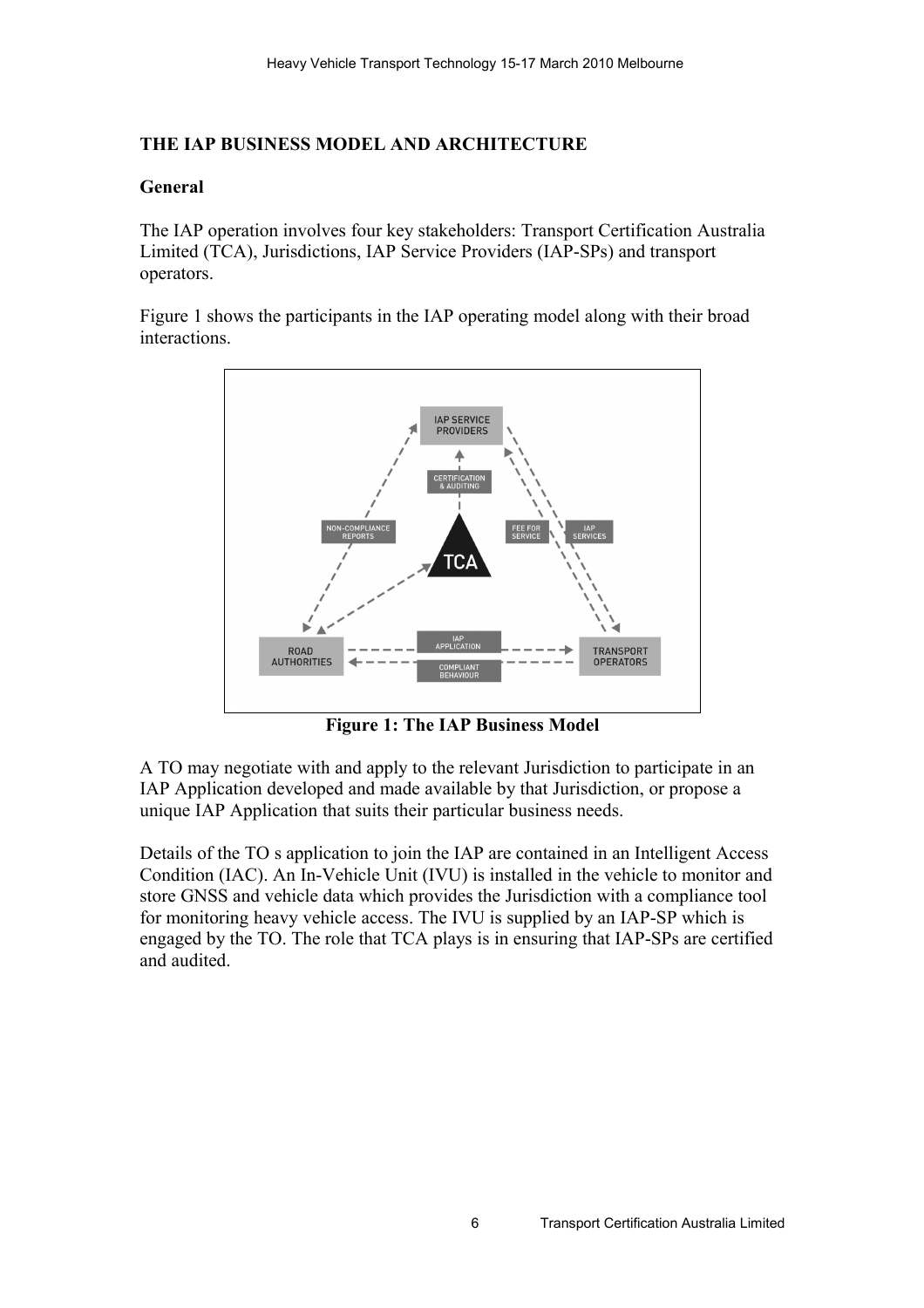

In order to provide an NCR to the Jurisdictions, a number of parameters are considered including:

- Location;
- Time; and
- Speed.

The GNSS allows for accurate positioning of the vehicle together with time and speed. In other words, GNSS data including position, time and speed provides important elements which can be used for assessing the spatial, temporal and speed compliance. In addition, the GNSS data can also be used for evaluation of the performance of the IVUs and IAP-SP systems in order to ensure that the IAP service is achieved and maintained at the required level. The following sections will introduce the IAP certification, audit and on-going audit methods by using measurements created by GNSS data.

# **Certification and Audit**

One of the key functions undertaken by TCA is to certify applicants and audit IAP-SPs. Certification is the process by which TCA determines whether the applicants have satisfied all the requirements for being an IAP-SP. This process ensures that applicants meet all the IAP standards. After certification, audit monitoring continues to ensure that IAP-SPs maintain the same level of IAP service so that Jurisdictions can have the confidence in the on-going quality of the IAP during operation. Certification is the qualification process through which the certification authority determines whether a device or applicant for certification meets the requirements as defined in the TCA/IAP Service Provider Certification Agreement and IAP Functional and Technical Specification.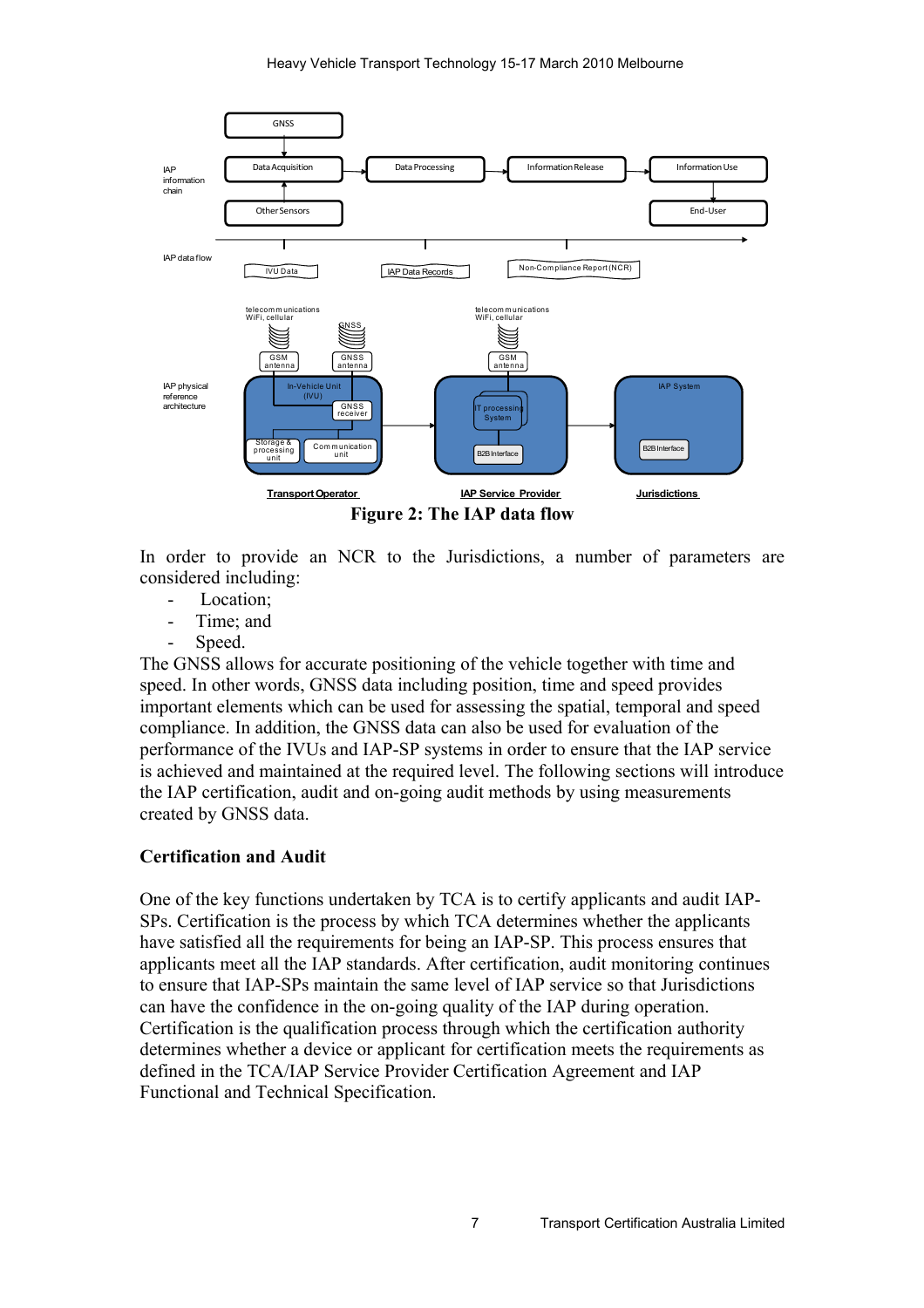A full description of the certification process and a sample of the TCA/IAP Service Provider Certification Agreement can be found at the TCA website (www.tca.gov.au). The process of certification comprises five stages [\(Figure 3\)](#page-7-0):

- the Application Stage
- the Checklist Stage
- a risk focussed review
- the Testing Stage
- the Certification.



<span id="page-7-0"></span>**Figure 3: Certification process**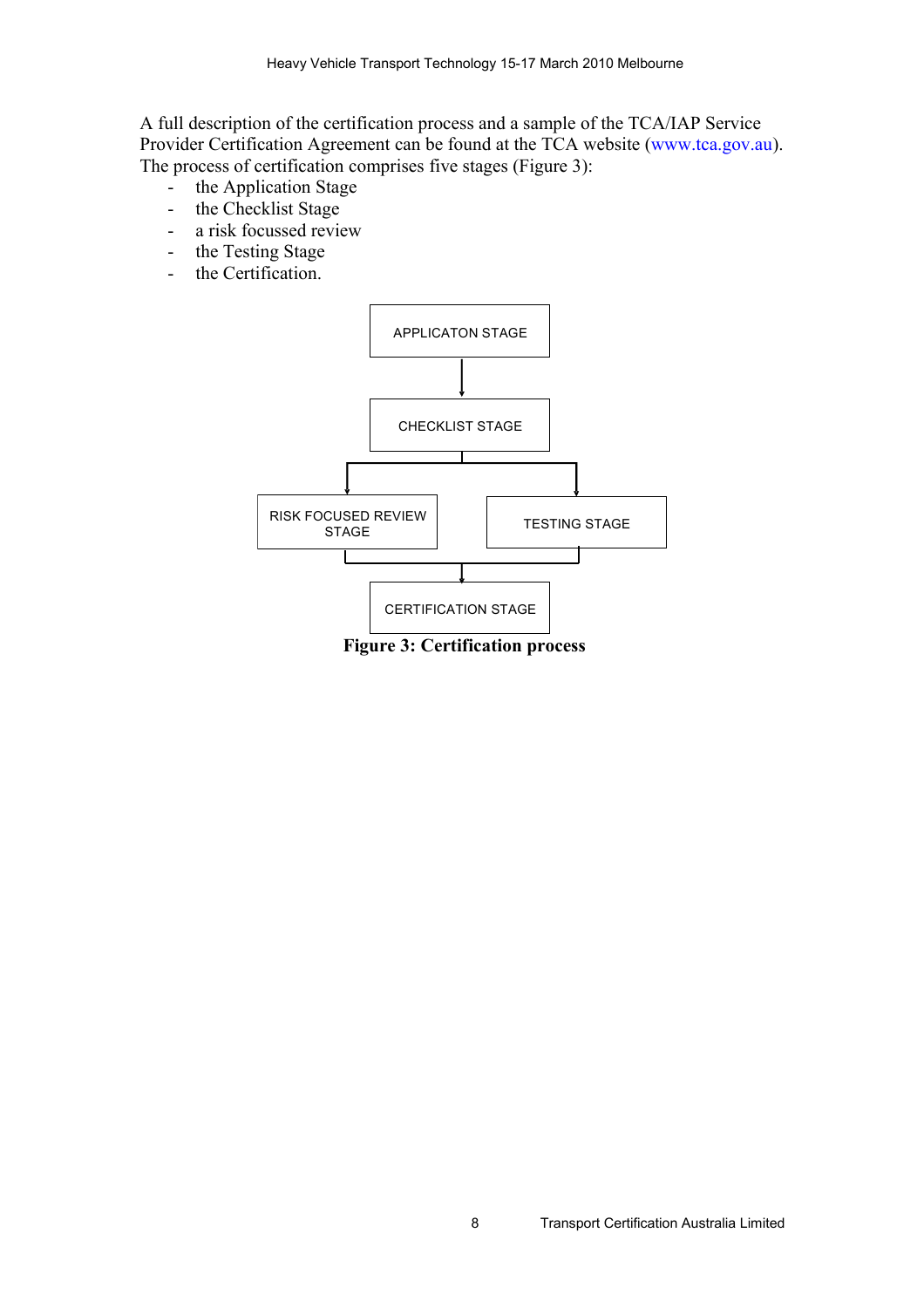# **FUTURE APPLICATIONS BASED ON THE IAP PLATFORM**

## **Electronic work diary (EWD)**

Based on its operational and technical telematics experience, a series of evidentiary applications have been investigated by TCA. On 29 September 2008, Australian governments introduced new heavy vehicle driver fatigue model legislation (Cth 2006). The new legislation permits the use of an electronic work diary (EWD) for recording driver's work and rest hours. The main task identified for TCA is the development of functional and technical specifications for a system that will meet the requirements of an evidentiary application. Speed monitoring has also been recommended as part of the development for this project.

### **On-board mass monitoring (OBM)**

Another key development based on the IAP platform is on-board mass monitoring (OBM). Currently the IAP is capable of monitoring the access of heavy vehicles. However, mass has always been a major concern of the jurisdictions since heavy vehicle over loading is the main factor that causes road damage. TCA has been investigating the possibility of adding mass as an additional monitoring parameter to the IAP. From April to October 2008, an extensive testing program was conducted to examine the accuracy of commercial OBM devices. In total, eight Australian vendors participated in this program, and the test was carried out across five Australian states and on five different vehicle classes. A paper which details the findings and implications has also been proposed to the ITS World Congress in Stockholm (Karl et al 2009, paper ID 2869).

[Figure 4](#page-8-0) illustrates the philosophy behind the development of specifications for both electronic work diary (EWD) and on-board mass monitoring (OBM). The current IAP provides monitoring of heavy vehicle at an evidentiary level, future applications will be able to be achieved by interfacing additional components to the current IAP architecture.



<span id="page-8-0"></span>**Figure 4: Current and future components of the IAP platform**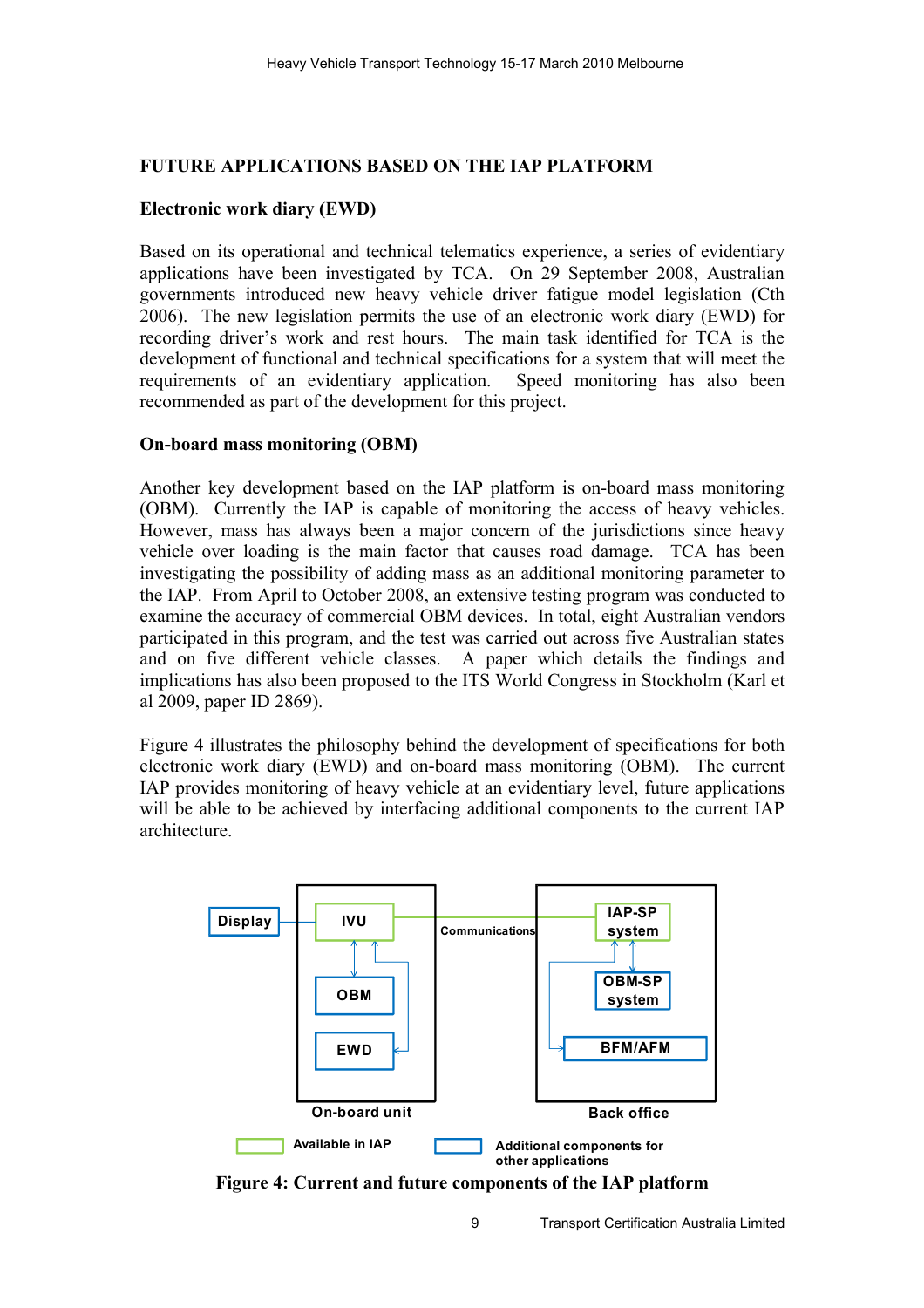### **Other applications**

As a tool for compliance assessment, the IAP has been cited as one of the recommendations for improving safety at railway crossing (Parliament of Victoria 2008). The severity of recent train-truck crashes at railway crossings has raised great attention of the Parliament of Victoria. It was found that the main cause of railway crossing accidents is heavy vehicle over speed. After a series of discussions, the IAP was identified as an existing and running program which can be used to assess speed compliance for heavy vehicles at railway crossings.

Further, the IAP was recently mentioned as a potential platform for establishing an incremental pricing scheme (NTC 2009). An incremental pricing scheme will be able to charge heavy vehicles for the mass above mass limits. Distance, location and mass are the possible factors that may contribute to charges calculation. Hence, the values provided by the IAP have been considered extremely valuable to incremental pricing, especially when evidentiary on-board mass measurement becomes available.

## **SUMMARY**

The foundation of IAP allows for the enhancement and expansion of regulatory application requiring an evidentiary level of assurance in a compliance tool. The flexibility of an outcome driven specification, in conjunction with a public/private partnership will continue to offer a framework that encourages innovation, leading to the ongoing adoption of IAP and delivery of new IAP Applications by jurisdictions to meet the ever increasing freight task in Australia.

### **REFERENCES**

Egeler, C., Koniditsiotis, C. & Karl, C.A., 2005, *"Intelligent Access Program Australia"*,  $5<sup>th</sup>$  Intelligent Transportation Systems European Congress, Hanover, June.

Koniditsiotis, C., 2006, *"The Australia Intelligent Access Program"*, Executive Session 01, New approaches to compliance-enforcement and beyond,  $13<sup>th</sup>$  Intelligent Transportation Systems World Congress, London, October.

Cai, D., Davis, L. & Karl, C.A., 2008 *"The development of an evidentiary on-board mass-monitoring application for heavy vehicles*". 15<sup>th</sup> Intelligent Transportation Systems World Congress, New York City, November.

National Transport Commission 2006 *"Model legislation – heavy vehicle driver fatigue"*. Melbourne, Vic., Aus.

National Transport Commission, 2009 *"Incremental pricing scheme feasibility"*. Melbourne, Vic., Aus.

Talko, S., Cai, D. & Karl, C.A., 2009, *"Electronic work diary for fatigue management in Australia".* Transport Certification Australia, Melbourne, Vic., Aus.